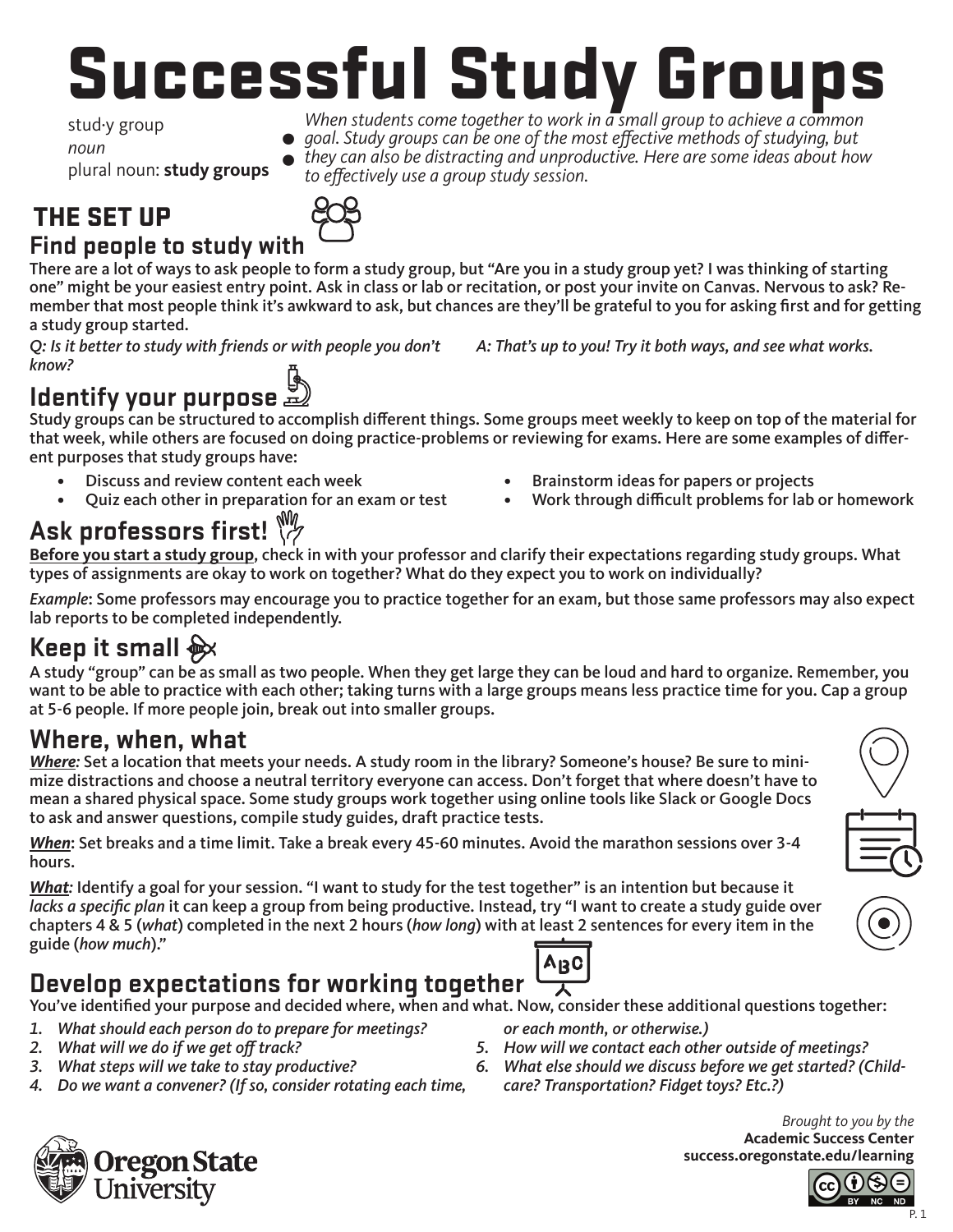## Identify your group's GOAL, then consider these strategies:

GOAL: **to understand material and clarify questions.**

Achievable in one-time meetings arranged to answer questions and get unstuck, or by connecting weekly to discuss that week's material. (We recommend weekly!)

#### **The key to learning in groups: Taking turns**

- **1. Don't just look at your notes.** Look up as people speak and as you speak as you work to commit information to memory, looking up will help more than simply reading off the page.
- **2. Work on putting concepts in your own words.** Using your own words is more effective learning technique than copying what you've read or heard verbatim.
- **3. Disagreement isn't bad.** Gently ask for clarification or offer another interpretation. Sharing differing viewpoints and processes will help the group clarify the idea.
- **4. Ask questions to each other** as a way to practice applying the material. When you ask, your peers are in a position to answer, and vice versa when your peers ask and you answer. The more easily and readily you can explain your answers to each other, the more you're demonstrating your understanding.
- **5. It's okay if you don't feel confident.** Study groups are about working through ideas together, and those ideas don't have to be perfect. Just give it a shot.
- **6. Be gracious as people learn.** Make your group space a safe space to ask questions and talk through ideas.



In Diagram 1, you'll see that Racoon (a.) is talking through a concept while Crab (b.) and Bee (c.) listen attentively. Next they'll *take turns elaborating and/or revisiting areas of confusion. When*  they're ready to move on, Crab will take the lead, and when they move on from there, Bee will lead.

### **WE ACTIVITY TYPES Review and clarify information**

Take turns summarizing from your notes -- both lecture and/or text -- and walk through any difficult reading together. Stop after each section and talk about what you understand. Help each other develop a rich understanding of the topic by building off what other group members say. This activity helps to foster a strong initial understanding of the concepts. If group members are already familiar with the concepts they can listen and check their understanding from memory.

#### **Teach each other**

Choose concepts and then trade off teaching these to the group. Again, try to summarize things in your own words. Use a whiteboard or chalkboard to draw diagrams or explain a problem (for distance-based groups there are virtual whiteboards!). Don't be afraid of the messiness – muddle through! You'll learn from the process. Once you've talked through the concept, be sure to ask if anyone has questions or can help clarify any areas you got stuck.

#### **Outline or mind-map**

Work together to create an outline, mind map, comparison grid, timeline, or process diagram from the learning materials\*. Create schemas. Our brains have an easier time remembering information when they're placed in relationship to other pieces of information. Here's how:

- One person draws from memory what they remember, then others add what they remember, too, then you all revisit the text, videos or lecture notes to add missing information or correct anything.
- Have one person draw a process or diagram, or complete a problem, and have another person in the group label the steps in the process.



In Diagram 2, you'll see different ways to illustrate relationships. The mammoth (a.) was drawn from memory by the group. The outline (b.) was compiled using everyone's notes. The mind-map (c.) was made to show how ideas nest and concepts branch from each other. The comparison grid (d.) will be helpful to determine similarities and differences *between X and Y.* 

#### **Identify key ideas and important vocabulary**

Have each person take 5-7 minutes to identify some of the most important ideas emphasized in learning materials\* that week. Then, compare your lists and talk about the different ideas you've identified. This can create a start to a study guide. In vocab-heavy and technical courses, use a whiteboard to compile a list of key vocab for the week. Clarify the definitions of each word and identify a few examples or applications for the concept. Like flashcards? While you're discussing, start a list of words or concepts for flashcards.

\* Learning materials = lecture material, PPT, textbook, lab notes, videos, homework, etc.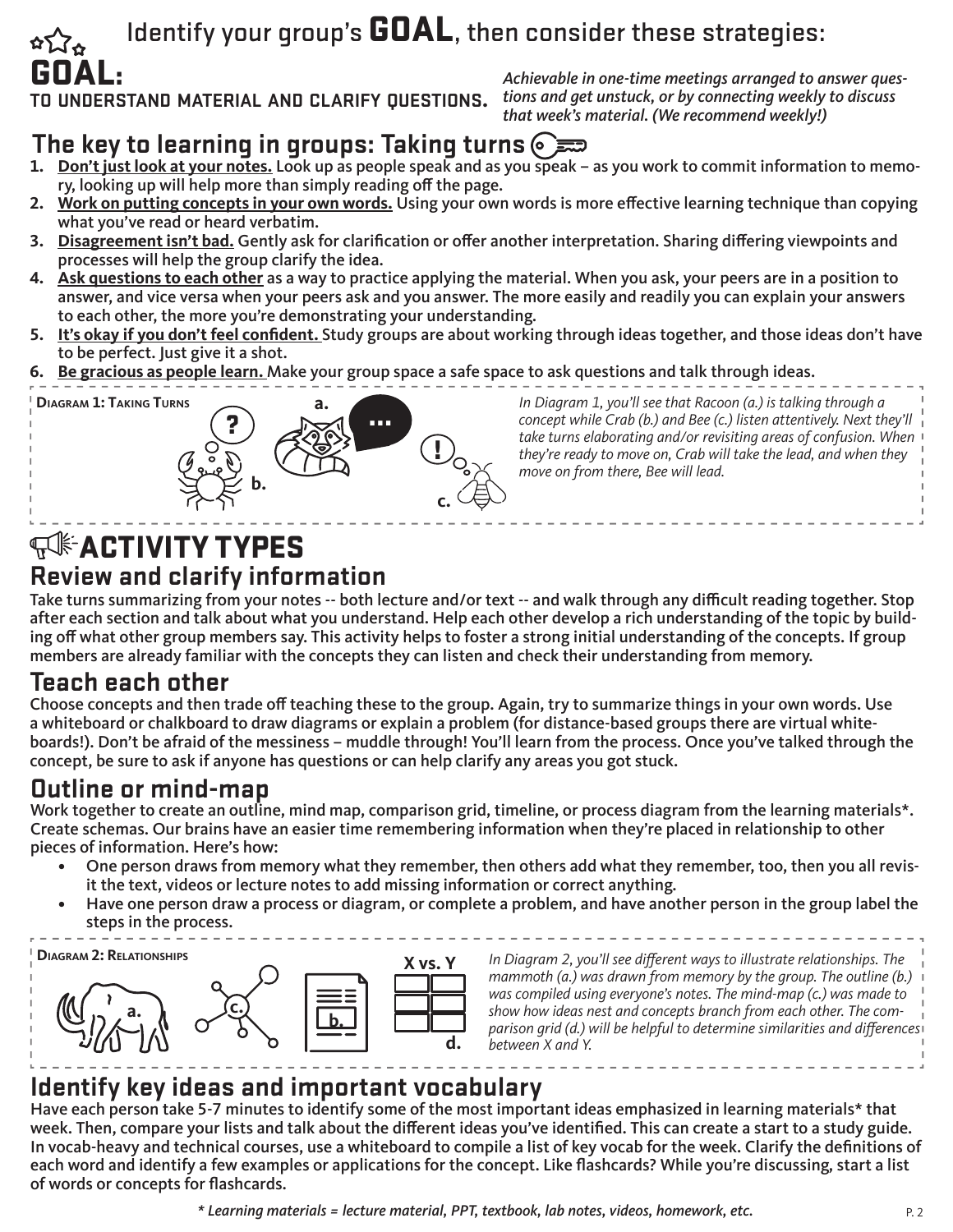#### **Work ahead**

Each week, generate test questions or work on filling out a study guide that everyone has access to (work on it a little each week and your midterms will go so much quicker!). The act of completing a study guide – looking up information and summarizing it in your own words – is a valuable study technique itself. If you choose to split up the work, make sure everyone gets a piece of the action and you spend plenty of time quizzing yourselves on the parts you didn't complete.

#### **Do and talk process**

Take turns showing others how to do different problems. At the end of each problem, talk about how it's different than other problems or similar to other problems. Identify key areas where you might make a mistake. Call attention to the concepts involved or the formulas used. Ask yourselves how this might look on an exam.

**UDAL:** TO PREPARE FOR EXAMS AND TESTS BY MEETING UP TO REVIEW AND PRACTICE TOGETHER.<br>Testing yourself is more effective as a study strategy than continued review of the material. It's important to put away the information and see if you're able to recall it from memory when asked a question. When preparing for an exam (in a group or by yourself):

- **• Test your ability to recall the information.** Don't rely on whether it looks familiar or not actually try to remember without looking. That means putting your books and notes away as you answer questions. Make it a test-like scenario!
- **• Mix up the topics.** Tests don't always come with all of the similar questions lumped together mix up questions from different chapters or subject to test yourself in a realistic way.
- **• Take note of what you already know really well and what you still need to work on.** That will give you the ability to budget your time appropriately as you get closer to the test.

#### **Quiz each other on material**

Take turns asking the group a question (from the book, lecture, or notes). When asking the question, don't offer what the question is about or what section it's from (you wouldn't have that info on the exam). Give a pause and let everyone think about or work on an answer. Be sure to take turns with who answers the question first and leave room for discussion of alternate answers.

#### **Write practice-test questions**

Split your group into two (or if you're a group of two, do this individually) and create a set of test questions. Once you've finished this, exchange tests with the other group (or each other). Take your unfamiliar tests, and then discuss your answers. Investigate your notes and learning materials\* if/when you disagree about an answer. You can even practice multiple choice questions this way – come up with a question and then work as a group to develop 4-5 possible multiple choice answers (multiple choice questions are often where common mistakes happen). If the practice exam is essay or short-answer, read your answers aloud and discuss what worked or pass them off to one another and practice scoring them.

#### **Walk through a practice test you've already taken**

Work on practice exams independently and then come together to talk through your approach or where you got stuck. Talk through the answers you got, the mistakes you made (embrace them as learning moments) and other questions or topics that might be included on the exam.

#### **Don't forget:**

- 1. If the exam allows a notecard or note sheet, talk together about what you'd put on it and why.
- 2. Talk about *how* you study. Compare approaches, ask questions, and see if you hear any new ideas.

#### **Finally, before the group meeting:**

#### **Agree on what you'll do to prepare so everyone comes with a common expectation.** *Examples***:**

- No prep needed, just come with whatever you've already done
- Everyone writes out a number of practice problems to assemble into a practice test
- Divide up chapters/sections of materials and make a study guide (decide on an approach in advance – what will be on it and in what format?)

#### **After you have a midterm, plan to get together and talk through the results.**  Questions to cover:

- Which questions did you get wrong?
- What were the other answers?
- What will you focus on before the next exam?